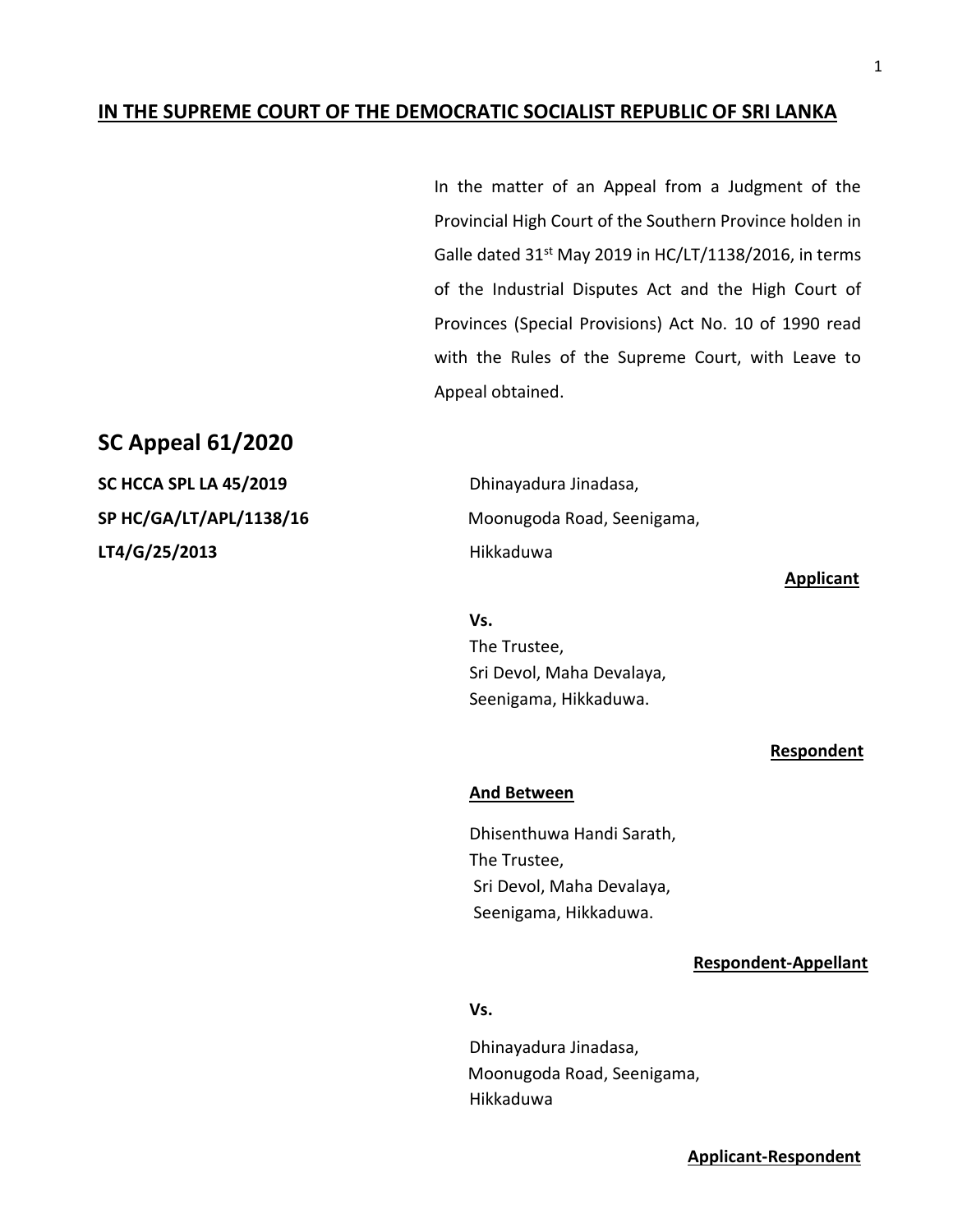#### **And Now Between**

Dhinayadura Jinadasa, Moonugoda Road, Seenigama, Hikkaduwa

### **Applicant-Respondent-Appellant**

**Vs.**

Dhisenthuwa Handi Sarath, The Trustee, Sri Devol, Maha Devalaya, Seenigama, Hikkaduwa.

### **Respondent-Appellant-Respondent**

**Before:** Justice Vijith K. Malalgoda PC Justice A.L.S. Gooneratne Justice M. A. Samayawardhena

Counsel: Mr. Suren Fernando with Sajith Dias for the Applicant-Respondent-Appellant Mr. D. V. R. Isuru Lakpura, for the Respondent-Appellant-Respondent

Argued on: **15.02.2021** Judgment on: **09.07.2021**

# **Vijith K. Malalgoda PC J**

The Applicant-Respondent-Appellant (hereinafter referred to as "The Appellant") has preferred an application before the Labour Tribunal of Galle on 07<sup>th</sup> February 2013 for alleged unlawful termination of his employment by the Respondent-Appellant-Respondent (hereinafter referred to as "The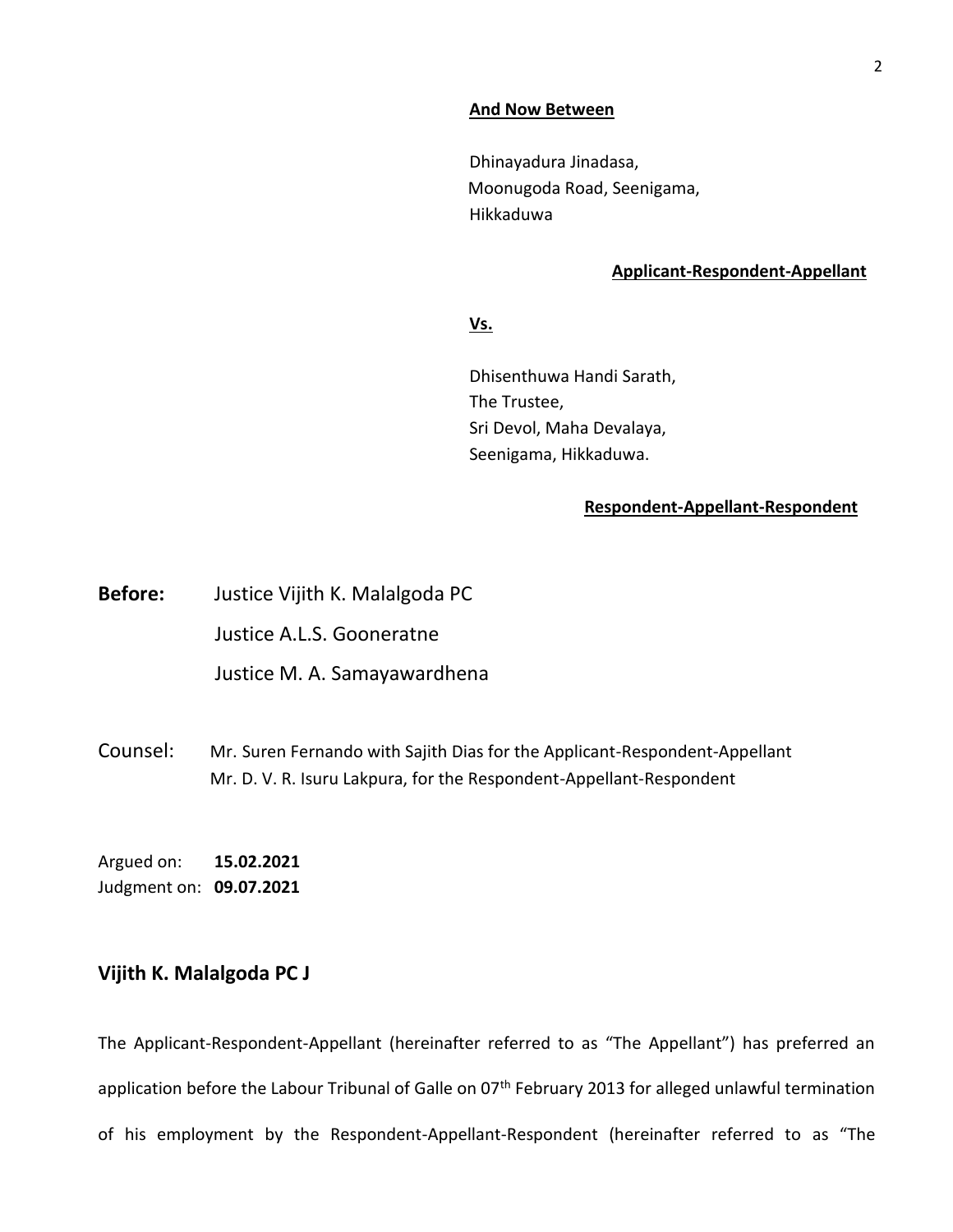Respondent") and sought an order for reinstatement with backwages, reasonable compensation and for all statutory entitlements for the loss of his employment as a Boatman in the Seenigama Devol Maha Devalaya.

At the conclusion of the trial before the Labour Tribunal, the learned President of the Labour Tribunal had come to a conclusion that the termination of the Appellant's service by the Respondent was in fact unjust. Further, considering the working history, nature of work and the income of the Appellant as a boatman, the learned President ordered the Respondent to pay Rs 2,100,000/= being the 7 years' salary, instead of making an order for reinstatement.

Being aggrieved by the said Order, the Respondent made an appeal to the Provincial High Court of Galle. By the judgment dated 31<sup>st</sup> May 2019, the learned High Court Judge partly allowed the Appeal and reduced the quantum of compensation to one year salary, i.e., Rs. 300 000/= considering the age of the Respondent and his future prospects as a boatman.

The Appellant preferred the instant application to this Court seeking to set aside the judgment of the High Court and to affirm the Order of the learned President of the Labour Tribunal. This court considering the submission by both parties, granted special leave on questions of law identified in sub paragraphs (d) and (e) of the Paragraph 11 of the Petition dated  $10<sup>th</sup>$  July 2019, which are as follows;

- (d) Did his Lordship of the High Court err in law in failing to recognize that the Order of the learned President of the Labour Tribunal was lawful, just and equitable?
- (e) Did his Lordship of the High Court err in law in altering the quantum of compensation awarded?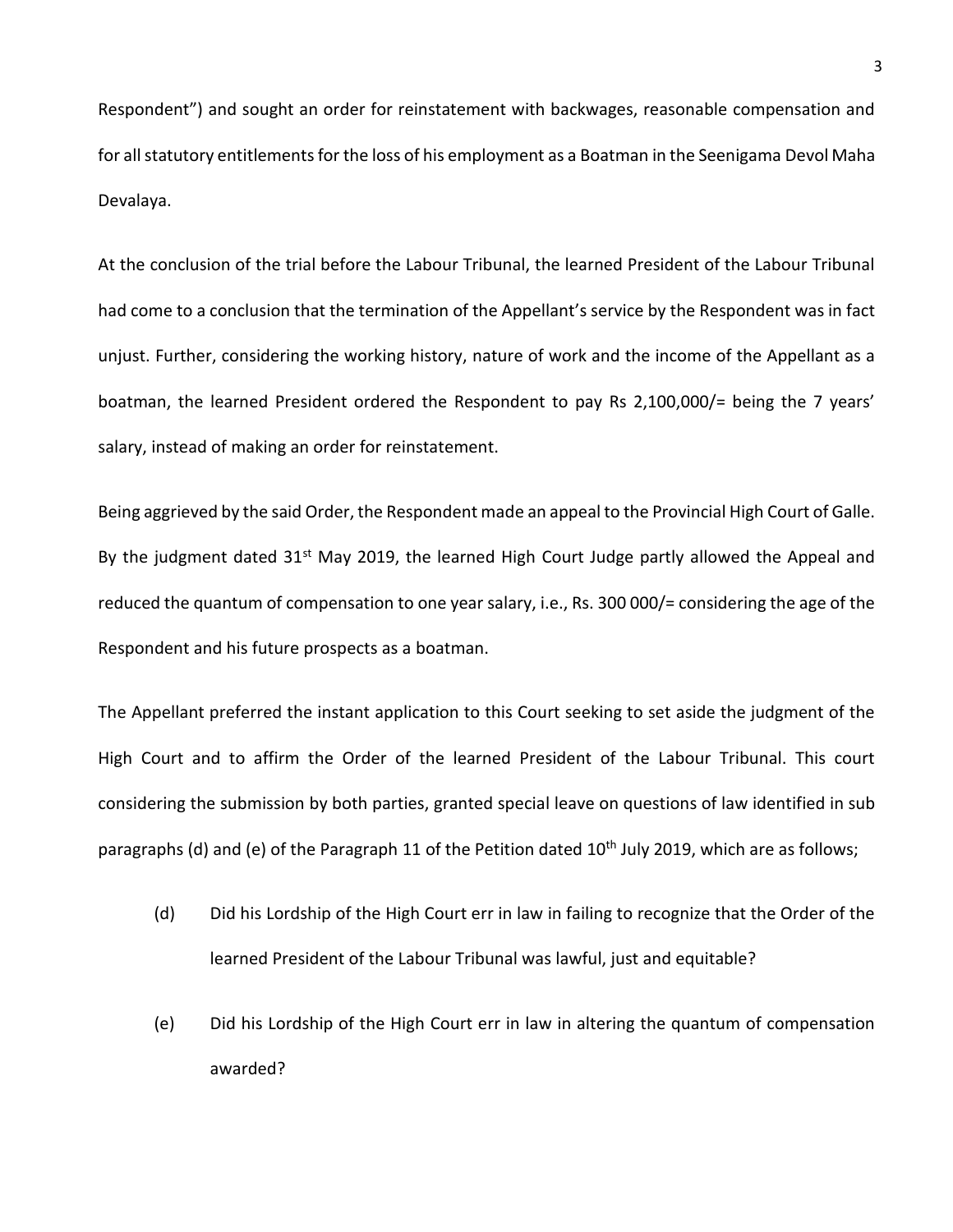When answering the  $1<sup>st</sup>$  question referred to above, it is important to consider whether the order that was challenged before the High Court, which was delivered by the learned President of the Labour Tribunal was lawful, just and equitable.

When the Respondent appealed against the order of the Labour Tribunal to the High Court, the High Court made order to reduce the quantum of compensation, but did not interfere with the findings of the Labour Tribunal with regard to its decision that,

- a) There was a Master-Servant relationship existed between the Applicant and the Respondent
- b) The services of the Applicant was illegally terminated by the Respondent
- c) The Labour Tribunal had decided to pay compensation instead of making an order for reinstatement

Even though the Appellant preferred the instant appeal before this court against the decision of the High Court to reduce the quantum of compensation without interfering with the rest of the order, the Respondent was satisfied with the said finding and did not appeal against the said order.

In the said circumstances it is not necessary for this Court to consider whether the order of the Labour Tribunal is lawful, just and equitable with regard to its finding on the above three issues which is not challenged in the instant application.

The only remaining issue that has to be looked by this Court is, whether the order made by the Labour Tribunal to pay Rs. 2100000.00 being seven years' salary instead of making an order of reinstatement, was lawful, just and equitable.

Based on the finding that was reached by the Labour Tribunal, that the services of the appellant who had worked as a boatman at Seenigama Devol Maha Devalaya had unjustly terminated, the Labour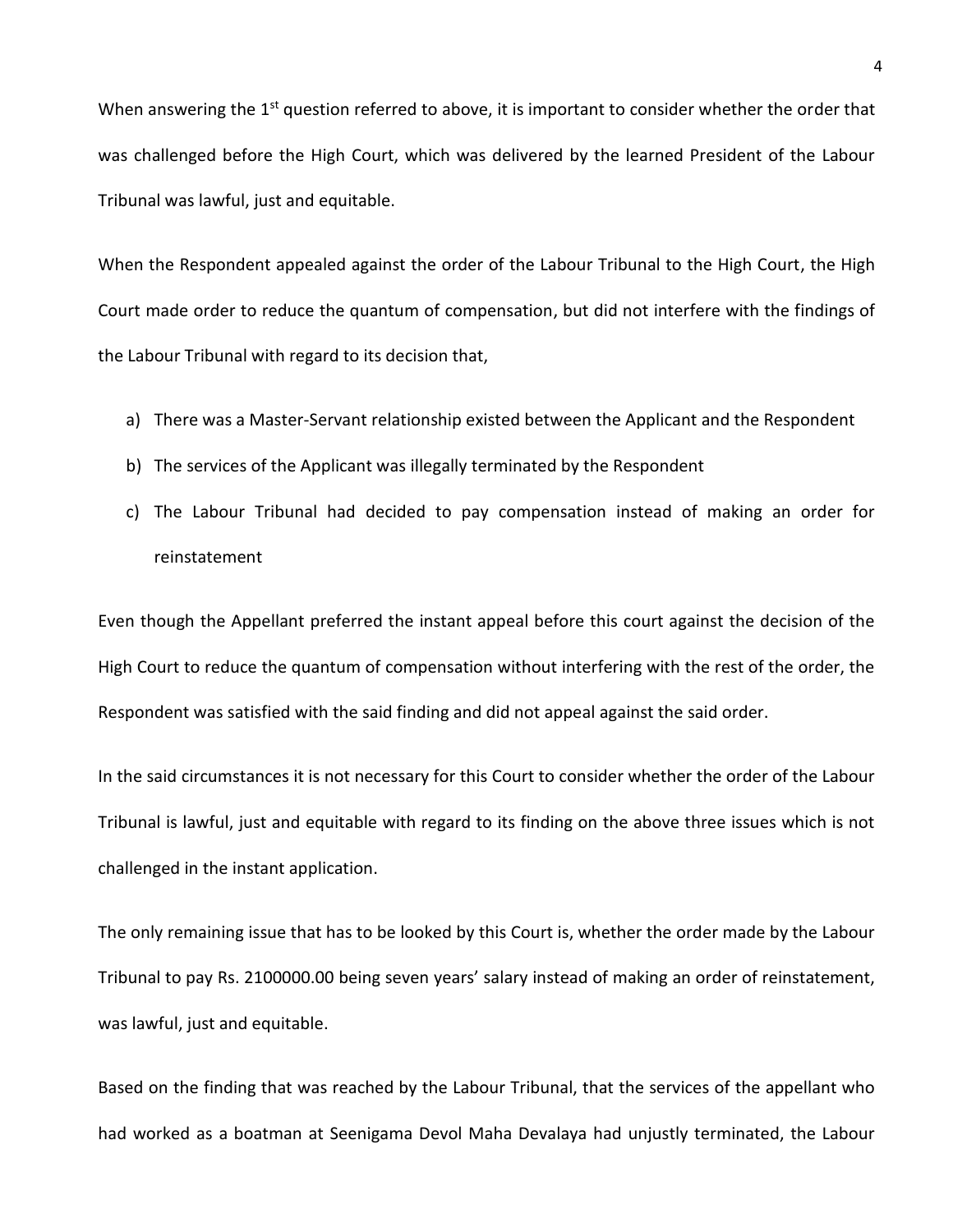Tribunal had decided to grant compensation in lieu of reinstatement, since by then the appellant was reaching the age of 65 years. In the absence of a specific service agreement between the two parties, deciding the age of retirement and the other service benefits, the only document the Labour tribunal relied was the letter of appointment which was produced marked as A-9. However, A-9 is silent on its effect on continued long service and consequences of terminating the continued long service. In those circumstances the Labour Tribunal whilst concluding the last drawn salary as Rs. 25000.00 based on the evidence placed before the tribunal, computed the compensation on a mechanical basis to make it seven years' salary, but had failed to give any reason as to how the seven-year period was calculated.

In the absence of an accepted legal regime in calculating compensation in lieu of reinstatement, the method that should be followed by the Labour Tribunal had been identified in a series of appellate decisions.

In the case of *Jayasuriya Vs. State Plantation Corporation (1995) II Sri L.R.379 at page 381 Amarasinghe J* had identified the more logical method of computing the compensation as,

"In determining compensation what is expected is that after a weighing together of the evidence and probabilities in the case, the Tribunal must form an opinion of the nature and extent of the loss, arriving in the end at an amount that a sensible person would not regard as mean or extravagant but would rather consider to be just and equitable in all the circumstances of the case……………………..

………………. The essential question is the actual financial loss caused by the unfair dismissal because compensation is an indemnity for the loss. What should be considered is financial loss and not sentimental harm"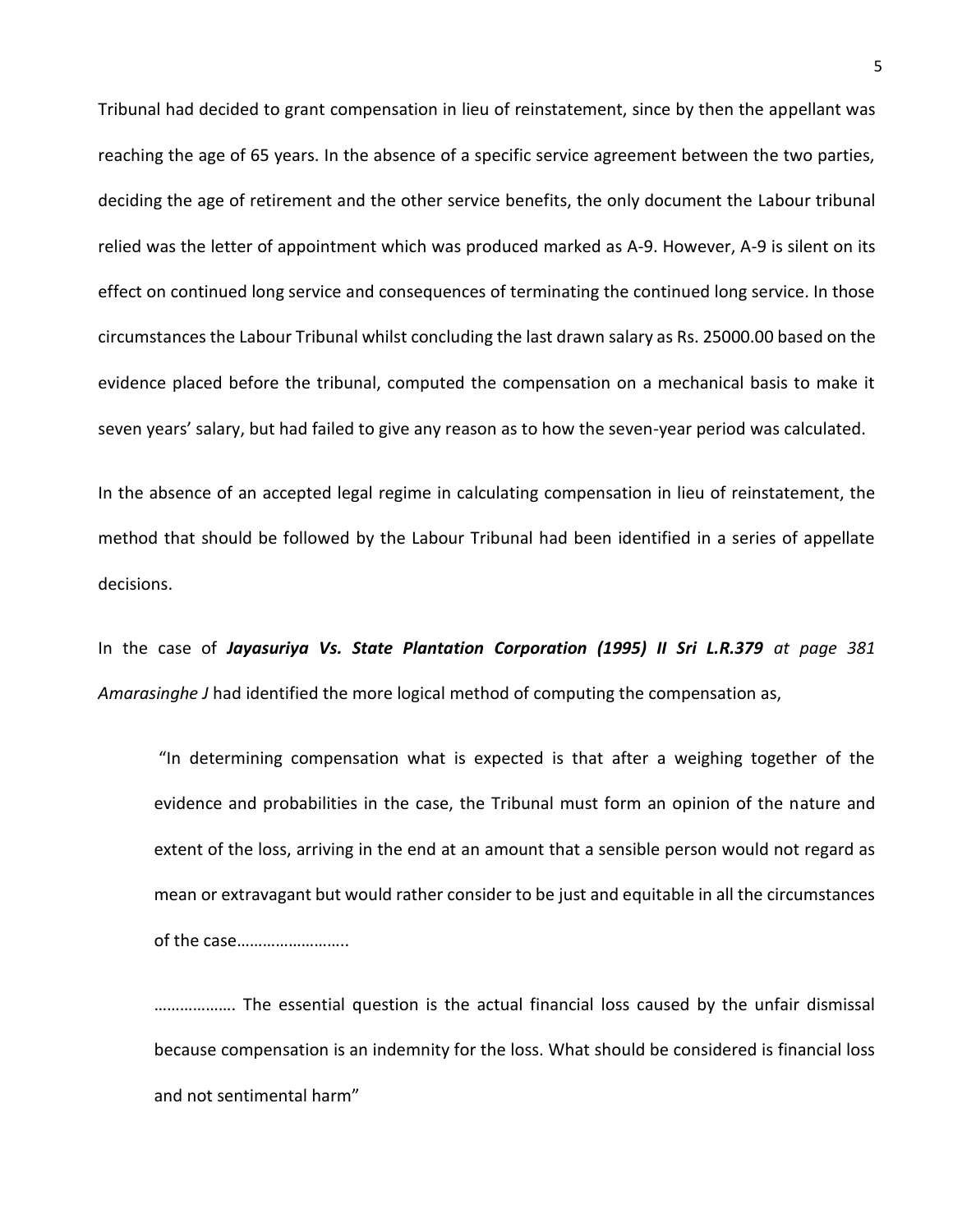In the case of *The Ceylon Transport Board Vs. Wijerathne 77 NLR 48 Vythialingam J* had gone into this issue in more detail and observed that,

"In making an order for the payment of compensation to a workman in lieu of an order for reinstatement under Section 33 (5) of the Industrial Disputes Act, a Labour Tribunal should take into account such circumstances as the nature of the employer's business and his capacity to pay, employee's age, the nature of his employment, length of service, seniority, present salary, future prospects, opportunities for obtaining similar alternative employment, his past conduct, the circumstances and the manner of the dismissal including the nature of the charge levelled against the workman, the extent to which the employee's action were blame-worthy and the effect of the dismissal on future pension rights. Account should also be taken of any sums paid or actually earned or which should also have been earned since the dismissal took place"

When granting compensation to the Appellant the Labour Tribunal was mindful of the decision in *The Ceylon Transport Board Vs. Wijerathne* (*supra*) and had referred to the guidelines identified in the said judgment as follows;

"වත්දි නියම කිරීමේ දී සලකා බැලිය යුතු කරුණු සම්බන්ධව ඉතා පැහැදිලි ලෙස කරුණු ඉදිරිපත් කර ඇති නඩුවක් වනුයේ, The Ceylon Transport Board vs, Wijerathne (77 NLR 481) දරණ නඩුවයි. එම නඩුවේදී ඉදිරිපත් වු නිගමනයන්, අනුගමනය කරමින් ශේෂ්ඨාධිකරණය විසින් මඟපෙන්වීමක් ලබා දී තිබේ.

- $i$ . වාහාපාරයේ ස්වභාවය.
- $ii.$  ලස්වාාගේ ගෙවීමේ හැකියාව.
- iii. ලස්වකයාගේ වයස.
- $iv.$  රැකියාවේ ස්වභාවය.
- $v.$  ඔහුගේ සේවා කාලය.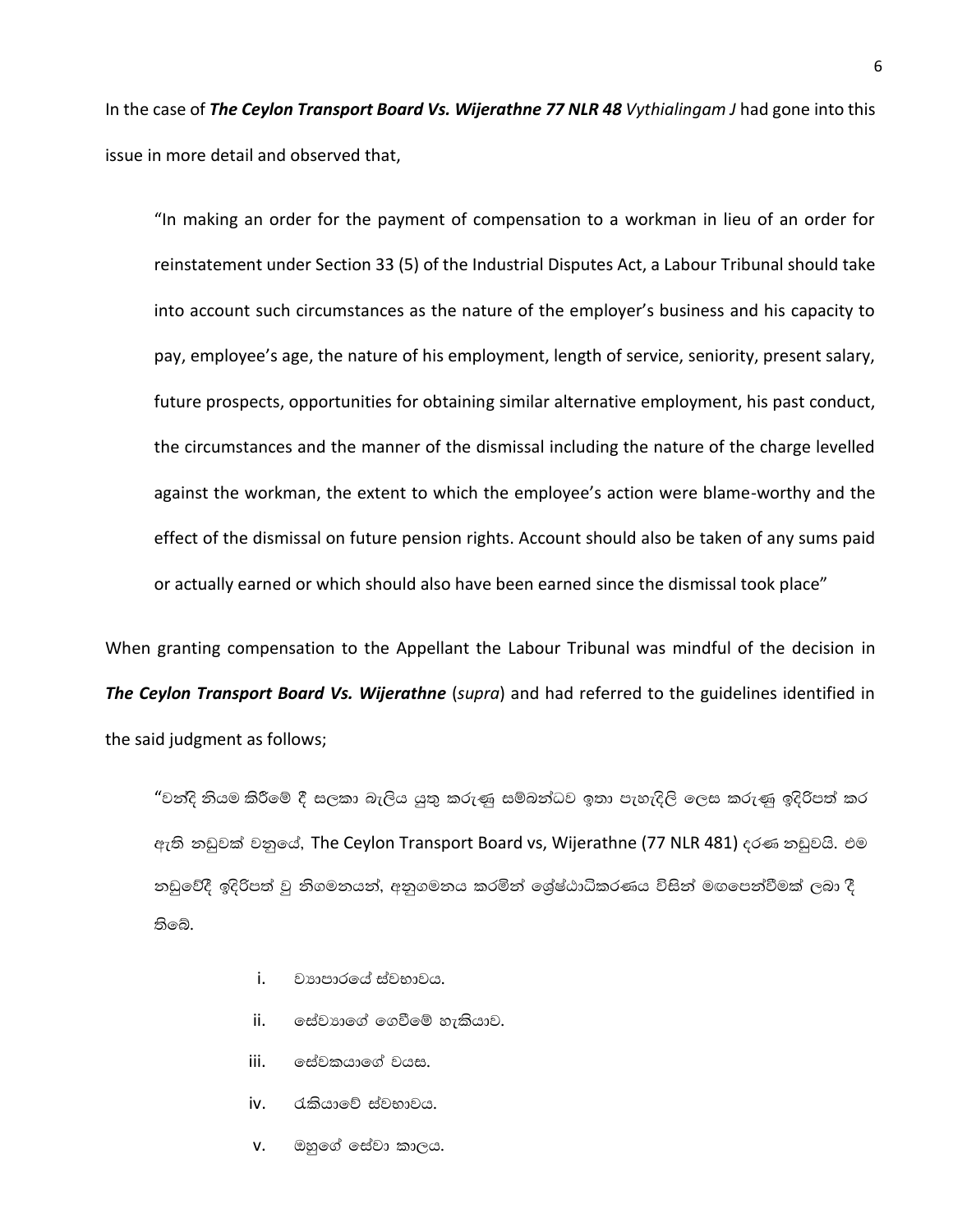- $vi.$  ඔහුගේ වර්තමාන වැටුප.
- vii. ඔහුගේ අනාගත අපේකෂාවන්.
- viii. ලස්වකයාගේ අතීත සේවා වාර්තාව.
- $ix.$  ලවනත් රැකියාවක් ලබා ගැනීමට ඇති ඉඩකඩ.
- $x$ .  $\circ$ ස්වය අවසන් කල අන්දම.
- $xi$ . ඉදිරිපත් වී ඇති චෝදනාවල තත්වය.
- xii. වගඋත්තරකරුගේ කියා කලාපයේ ස්වභාවය.
- xiii. ෙසේවය අවසන් වීම නිසා ඔහුට විය හැකි බලපෑම.
- $xiv.$  අහිමි වන අනාගත විශාම පුතිලාභ.
- $xv$ .  $\circ$ ස්වය රහිතව සිටි කාලයේ ඉපයු වැටුප හා වෙනත් කරුණු. $''$

However, when calculating the compensation, whether the Labour Tribunal was in fact followed the said guidelines supported by the evidence led before the tribunal and made a just and equitable order is a matter that has to be considered at this stage. When considering the above I am further mindful of the following observation made by Amarasinghe J in the case of *Jayasuriya Vs. Sri Lanka State Plantation Corporation. (supra)* 

"The Industrial Disputes Act No. 43 of 1950 Section 31D states that the order of a Labour Tribunal shall be final and shall not be called in question in any court except on a question of law. While appellate courts will not intervene with pure findings of fact, they will review the findings treating them as a question of law, if it appears that the Tribunal has made a finding wholly unsupported by evidence, or which is inconsistent with the evidence and contradictory of it; or where the Tribunal has failed to consider material and relevant evidence; or where it has failed to decide a material question or misconstrued the question at issue and had directed its attention to the wrong matters; or where there was an erroneous misconception amounting to a misdirection; or where it failed to consider material documents or misconstrued them or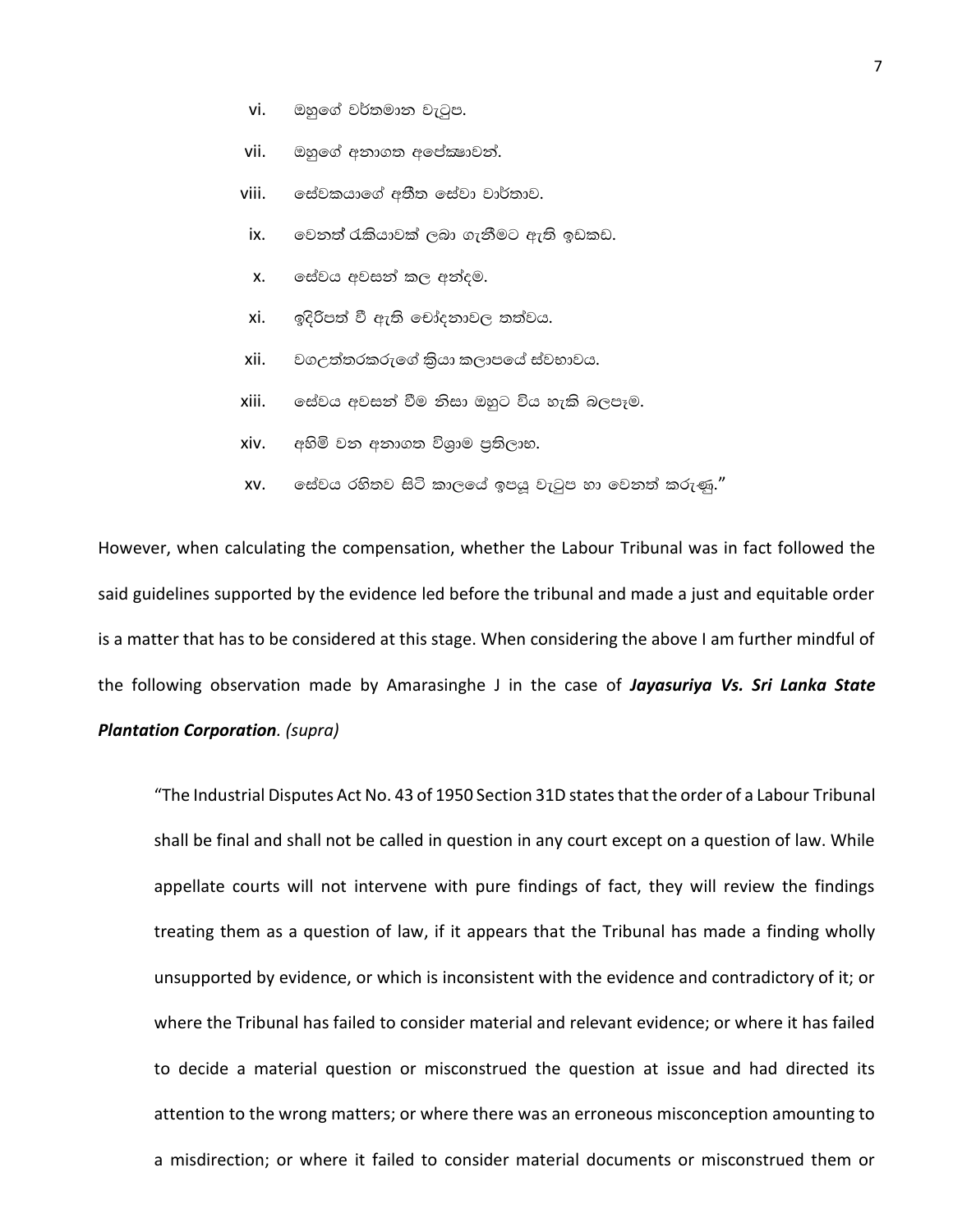where the Tribunal has failed to consider the version of one party or his evidence; or erroneously supposed there was no evidence."

It is also observed in the case of *Sri Lanka State Plantation Corporation Vs. Lanka Podu Seva Sangamaya (1990) I Sri LR 84* that;

"An appeal lies against an order of a Labour Tribunal on a Question of Law. Thus, the Appeal Court may intervene if the Tribunal appears to have made a finding for which there is no evidence - a finding which is both inconsistent with the evidence and contradictory of it."

As revealed before the Labour Tribunal, the Appellant was 64 years old and was working as the chief boatman at the time his services were terminated in August 2012. Even though the Appellant had claimed that he was fit enough to work as a boatman even at the age of 64, no evidence was placed before the tribunal with regard to his future prospects and/or opportunities for obtaining alternative employment. It is also evident that, in the absence of any agreed retiring age, the Respondent had allowed the Appellant to work until he reached the age of 64 years. However, the Labour Tribunal had failed to give its mind to this aspect of the case. In the absence of an agreed retiring age between the parties, the Labour Tribunal should be more responsible to take into consideration the reasonable age when computing compensation.

S. R. de Silva had considered the question of retiring age in the absence of a written agreement as follows;

"……. While there is no law relating to the age of retirement, the general practice has been to retire such employees at 55. There are, however, exceptions. In the plantation industries (tea and rubber) the age of retirement of manual workers has been prescribed as 60 for males and 55 for females.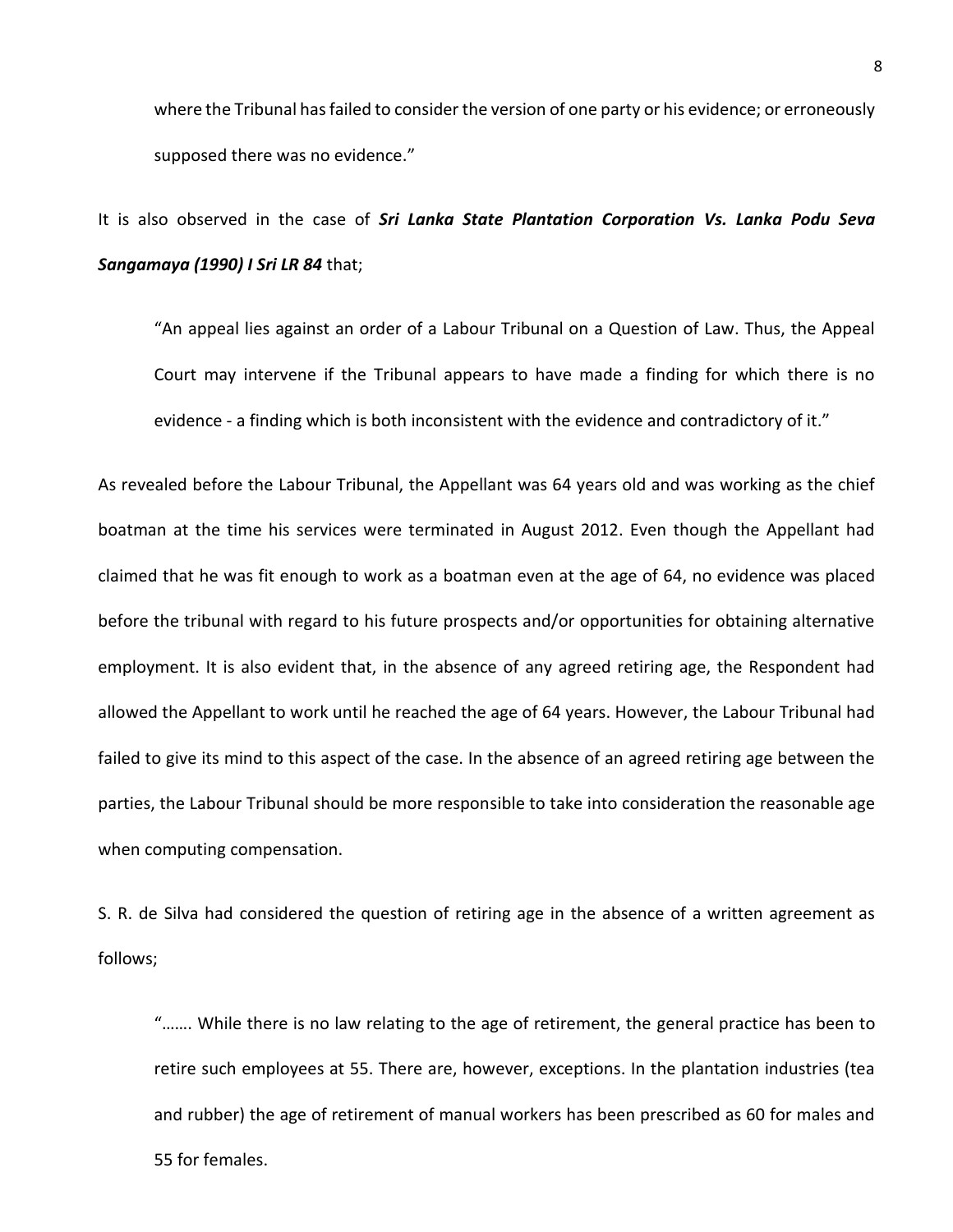Where the age of retirement is not covered by the contract of employment or a collective agreement; it is not unusual to find cases involving the justification of retirement being the subject matter of application to Labour tribunal. It could fairly and safely be assumed that retirement at the age of 60 would not be regarded as unreasonable by a Labour tribunal, even if retirement at that age was not contracted for."

['**The Legal Framework of Industrial Relations in Ceylon**' by S.R De Silva at page 586]

In the case of *Elpitiya Plantations Ltd Vs. Ceylon Estates Staff Union and others (2004) 1 SLR 239*, it was held that the optional age of retirement with the employer was 55 years, subject to the annual extensions until 60 years which is the compulsory age of retirement and the extensions of services may be given is a discretion on the part of the employer. Therefore, it was further held that the termination of the workman's service at 55 years was not just or inequitable.

In the case of *M/S. British Paints (India) Ltd Vs, Workmen 1966 AIR 732*, it was held that,

"Considering that there has been a general improvement in the standard of health in this country and also considering that longevity has increased, fixation of age of retirement at 60 years -appears to us to be quite reasonable in the present circumstances. Age of retirement at 55 years was fixed in the last century in government service and had become the pattern for fixing the age of retirement everywhere. But time in our opinion has now come considering the improvement in the standard of health and increase in longevity in this country during the last fifty years that the age of retirement should be fixed at a higher level, and we consider that generally speaking in the present circumstances fixing the age of retirement at 60 years would be fair and proper, unless there are special circumstances justifying fixation of a lower age of retirement."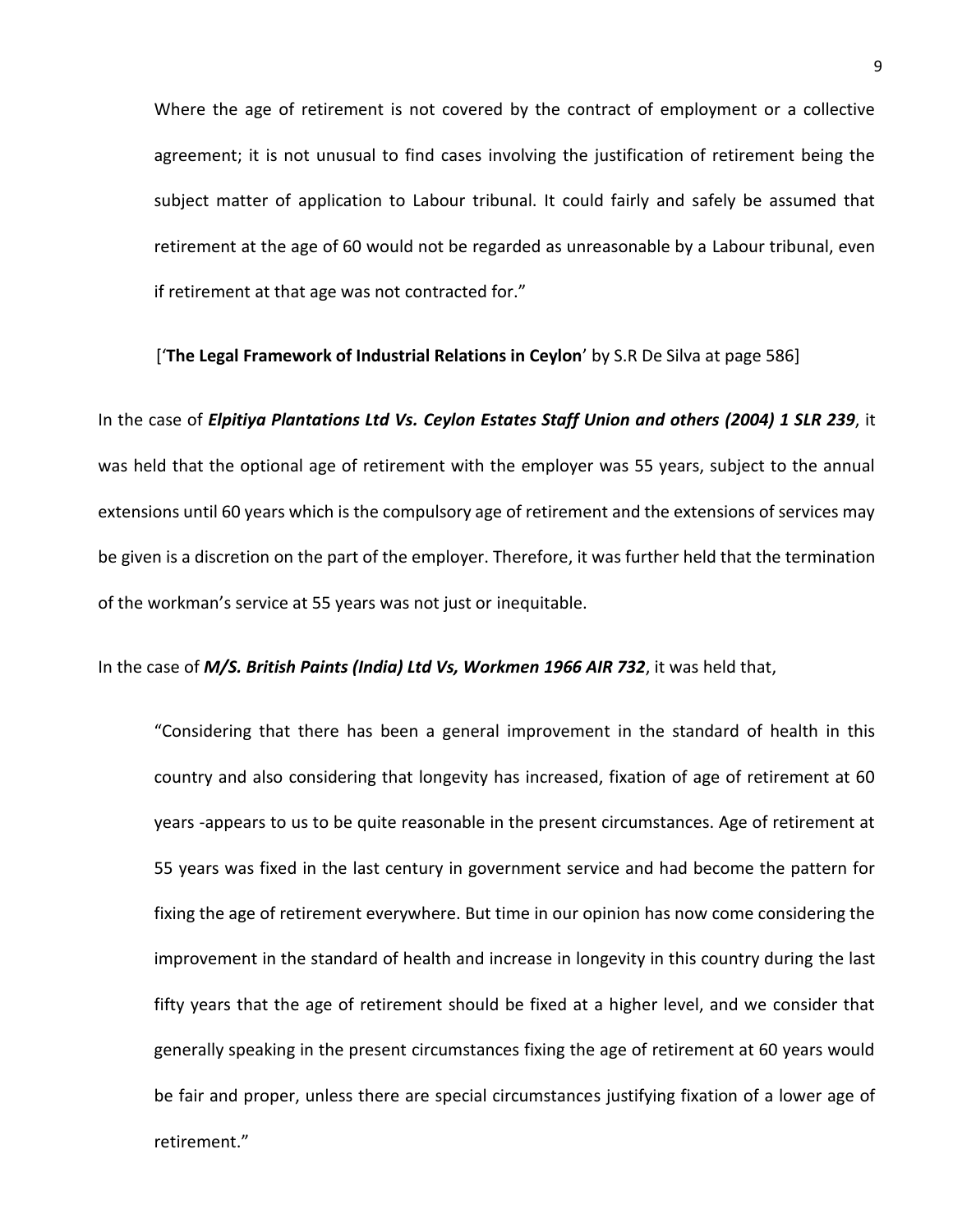In the case of *Guest, Keen, Williams Private Ltd Vs P. J. Sterling and Others 1959 AIR 1279* it was observed that,

"In fixing the age of superannuation industrial tribunals have to take into account several relevant factors. What is the nature of the work assigned to the employees in the course of their employment? What, is the nature of the wage structure paid to them? What are the retirement benefits and other amenities available to them? What is the character of the climate where the employees work and what is the age of superannuation fixed in comparable industries in the same region? What is generally the practice prevailing in the industry in the past in the matter of retiring its employees? These and other relevant facts have to be weighed by the tribunal in every case when it is called upon to fix an age of superannuation in an industrial dispute."

However, as revealed before the Labour Tribunal, at the time of the Appellant's services were terminated, he has already passed the retirement age but admittedly he was engaged in a very responsible job.

Even though he has more experience and fitness to work as claimed by him, this does not mean that he should continue with his job until he feels unfit, in the absence of an agreed retiring age between the employer the employee. The learned President of the Labour Tribunal should have mindful of this aspect when computing compensation

Therefore, the learned President of the Labour Tribunal should have considered the financial loss caused to the Appellant as well as the retirement age or current age of the Appellant when computing the compensation, because it is erroneous to assess the compensation based on the uncertain loss and indefinite period for retirement.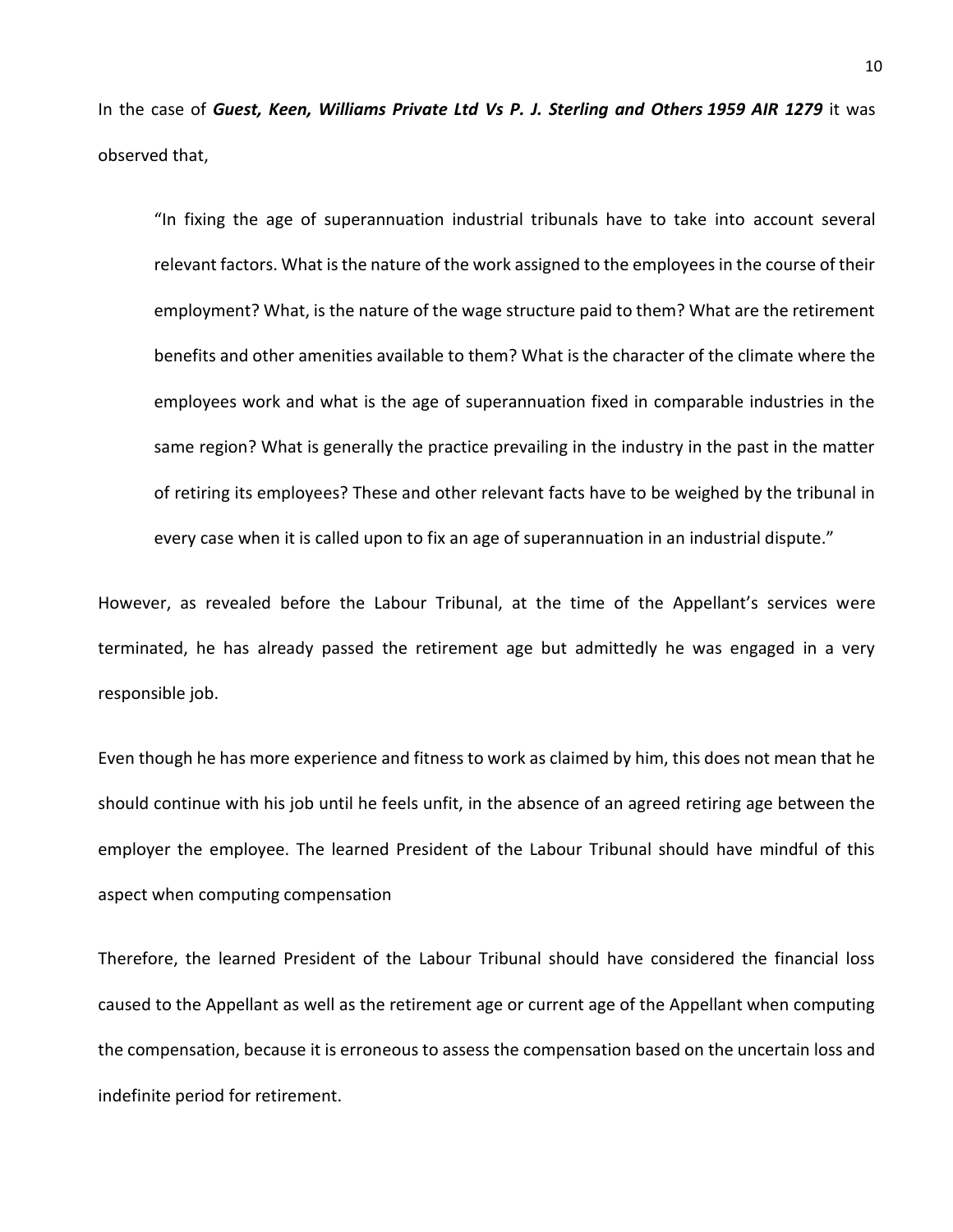When considering the above it is observed that there is no reasonable basis in computing compensation based on 7 years' wages as the Appellant was terminated at the age of 64 and thus, he does not have any future losses on the termination of the employment. Therefore, this court is of in the view that the Appellant cannot be reinstated because of his current age and on the other hand, awarding compensation as Rs 2,100,000 being 7 years' salary is erroneous and excessive.

When awarding 7 years' salary as compensation, the learned President of the Labour Tribunal had also considered the fact that the Appellant was not paid EPF and gratuity by the employer but, payment of statutory dues cannot be considered in granting compensation since there is a statutory remedy available for non-payment of such dues.

When the Respondent appealed against the findings of the Labour Tribunal to the High Court, the High Court Judge while reducing the amount of compensation ordered by the Labour Tribunal had stated that;

"Yet, considering the age of the Respondent (now the Appellant) and his future prospects as a workman, the compensation awarded by the learned President of the Labour Tribunal should be declared to be excessive.

As such, having considered the age and the future prospects of the workman based on the nature of the work engaged by him, I hereby vary the amount of compensation to the sum of Rupees Three Hundred Thousand which is equivalent to one year salary of the Respondent"

However, the learned High Court Judge in reducing the amount of compensation ordered by the learned President had not provided sufficient grounds as to why he reduced the 7 years' salary of the Appellant into 1 year. On the other hand, for a just and equitable Order, it is not sufficient to say that 'considering the age of the Respondent and his future prospects…' to reduce the amount ordered by the learned